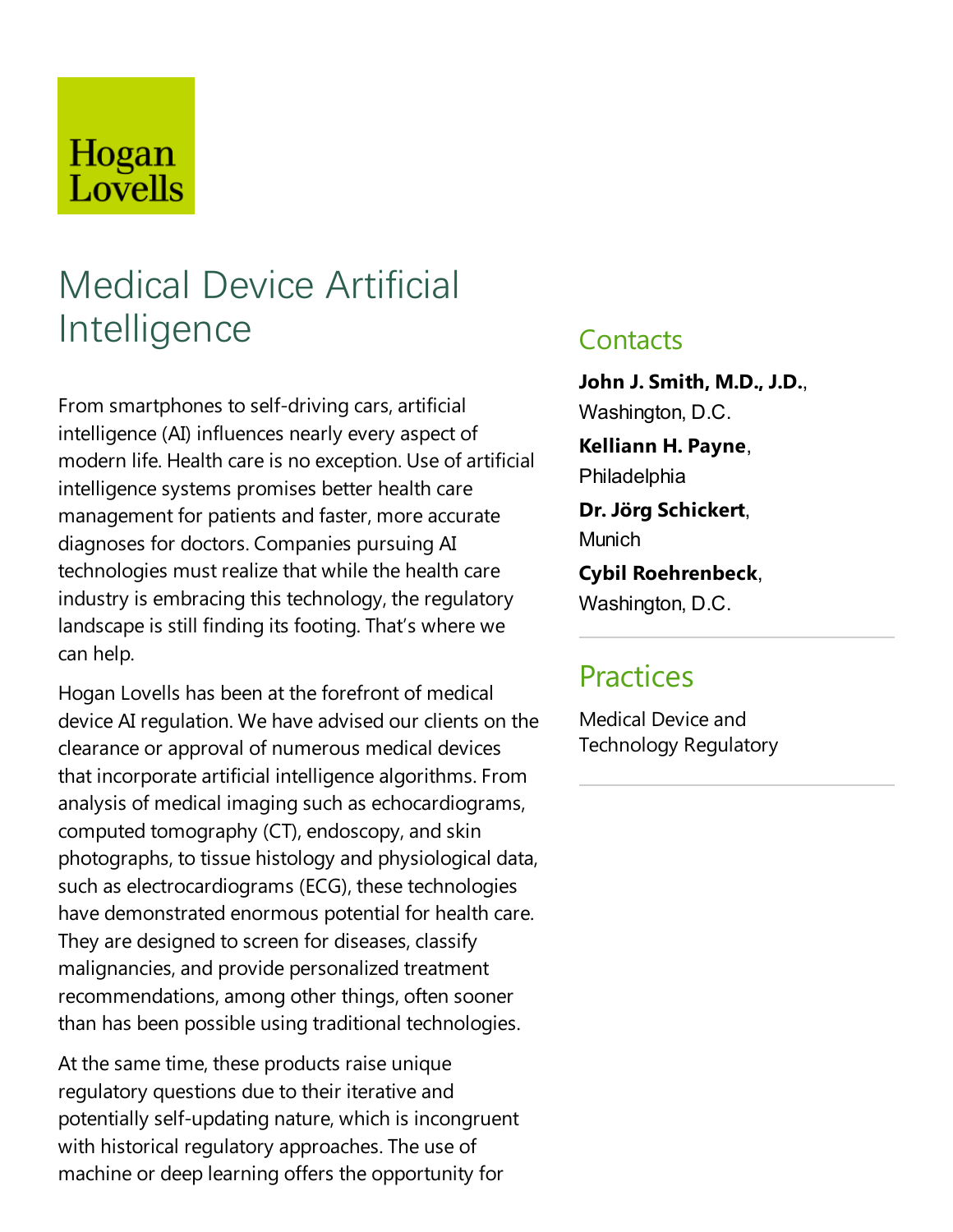continual optimization of an algorithm as new training data becomes available; whereas traditional regulatory approaches have focused on frozen algorithms that require new clearance or approval if changes are made postmarket.

## Representative experience

Developed an innovative strategy for interacting with FDA allowing Viz.ai to gain a quick De Novo clearance for a novel Computer-Aided Triage and Notification Platform to identify Large Vessel Occlusion strokes in CTA imaging.

Successfully assisted IDxLLC to achieve De Novo reclassification from the FDA for the groundbreaking AI-based device IDx-DR, which autonomously analyzes images of the retina for signs of diabetic retinopathy.

Assisted CSD Labs in obtaining 510(k) clearance of eMurmur,an innovative, AI-based murmur detection software.

Advised Bay Labs in seeking  $510(k)$  clearance for its EchoMD AutoEF software, which applies machine learning algorithms to process echocardiography images in order to calculate left ventricular ejection fraction.

Assisted numerous clients with novel medical devices featuring AI and machine learning algorithms in developing and gaining FDA alignment on creative regulatory strategies to bring these innovative products to market in the U.S.

## Latest thinking and events

#### **News**

Panelists discuss present & future reimbursement mechanisms for AI health care products

#### **News**

FDA spells out electromagnetic compatibility info needed in medical device premarket submissions

#### **News**

Emerging AI issues affecting EU, UK life sciences firms